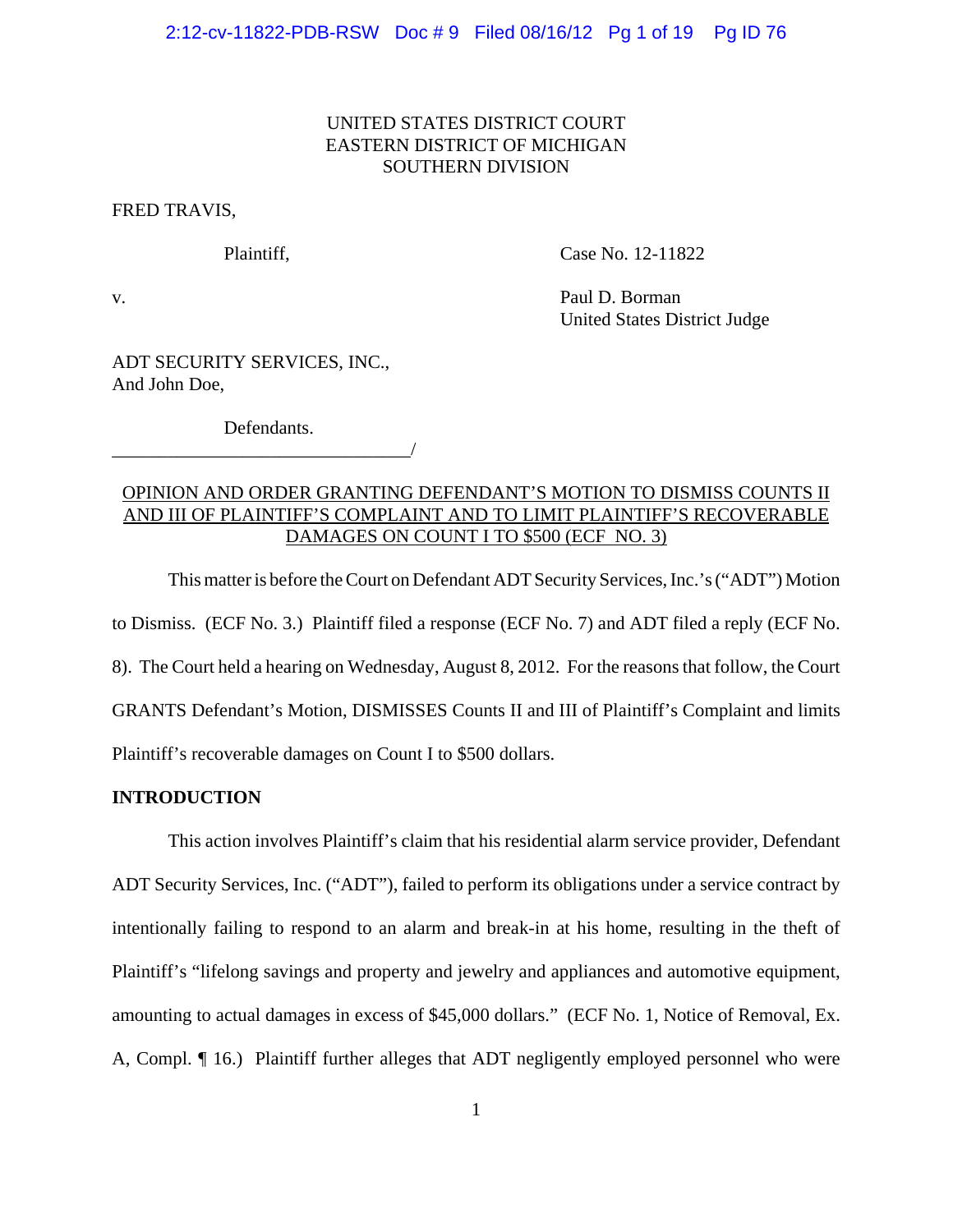### 2:12-cv-11822-PDB-RSW Doc # 9 Filed 08/16/12 Pg 2 of 19 Pg ID 77

responsible for the theft at his home and that ADT has engaged in "fraud and racketeering." *Id*. ¶¶ 11-22. ADT responds that Plaintiff is contractually limited to \$500 in damages for any alleged failure to perform under the alarm service contract. ADT further argues that Plaintiff has failed as a matter of law to state a claim of either "negligent employment" or "fraud and racketeering."

#### **I. BACKGROUND**

Plaintiff entered into a written services contract with ADT on or about March 15, 2011, in

which ADT agreed to install and monitor electronic security equipment at Plaintiff's residence,

13070 Killbourne, in Detroit, Michigan. (Compl. ¶¶ 1-2.) The six-page Residential Services

Contract (the "Services Contract") contained the following provisions pertinent to this action:

# **YOU ACKNOWLEDGE AND ADMIT THAT BEFORE SIGNING YOU HAVE READ THE FRONT AND BACK OF THIS PAGE IN ADDITION TO THE ATTACHED PAGES WHICH CONTAIN IMPORTANT TERMS AND CONDITIONS FOR THIS CONTRACT. YOU STATE THAT YOU UNDERSTAND ALL THE TERMS AND CONDITIONS OF THE CONTRACT, INCLUDING, BUT NOT LIMITED TO, PARAGRAPHS 5, 6, 7, 8, 9, 10, AND 22.**

Def.'s Mot. Ex. A, Residential Services Contract (the Services Contract) at p.  $1<sup>1</sup>$ 

The Services Contract further explains that ADT is not an insurer and that the amount paid

<sup>&</sup>lt;sup>1</sup> Although Plaintiff does not attach a copy of the Services Contract to his Complaint, the Court will consider the Services Contract attached to Defendant's Motion to Dismiss as Exhibit A. The Services Contract is referred to in the Complaint, is integral to Plaintiff's claims and therefore is properly considered by the Court in ruling on the instant motion to dismiss. *See Commercial Money Center, Inc. v. Illinois Union Ins. Co.*, 508 F.3d 327, 335-36 (6th Cir. 2007) ("when a document is referred to in the pleadings and is integral to the claims, it may be considered without converting a motion to dismiss into one for summary judgment."). Although Plaintiff offered a different version of the Contract at the hearing on this matter, a version that was missing pages 3of 6 or 4of 6, this difference is immaterial given Plaintiff's acknowledgment, as discussed further *infra*, that he read and signed page 1 of 6 of the Services Contract. The Court notes that the version of the contract offered by Plaintiff, which is missing pages 3 and 4, otherwise tracks word for word, and paragraph for paragraph, with the version supplied by ADT. There is simply no basis to suggest that the allegedly missing pages 3 and 4 contained different terms than those contained in the ADT version.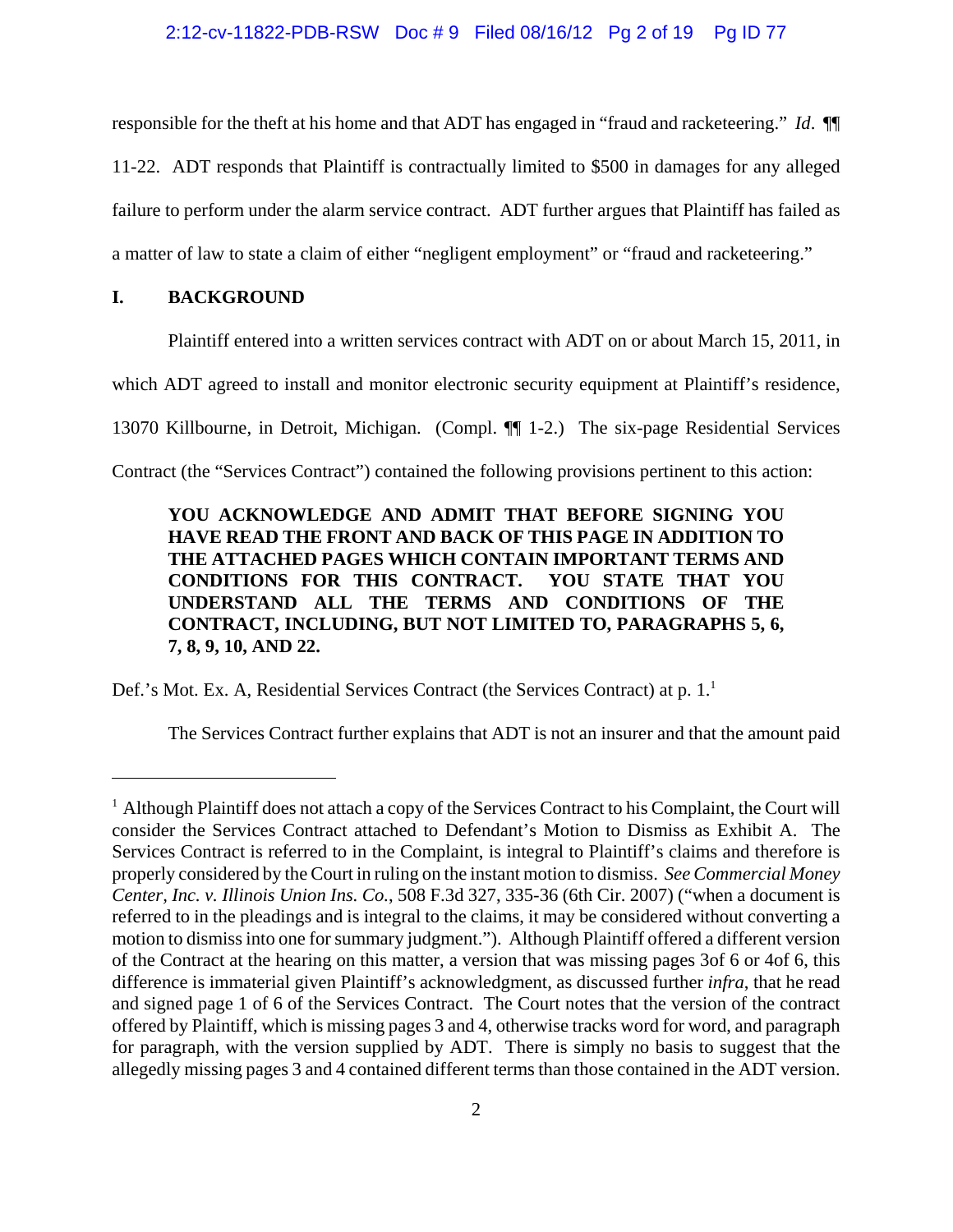for ADT services is limited to the liability ADT assumes under the Services Contract unrelated to

the value of Plaintiff's property:

**WE ARE NOT AN INSURER. WE ARE NOT AN INSURER AND YOU WILL OBTAIN FROM AN INSURER ANY INSURANCE YOU DESIRE. THE AMOUNT YOU PAY US IS BASED UPON THE SERVICES WE PERFORM AND THE LIMITED LIABILITY WE ASSUME UNDER THIS CONTRACT AND IS UNRELATED TO THE VALUE OF YOUR PROPERTY OR THE PROPERTY OF OTHERS LOCATED IN YOUR PREMISES. IN THE EVENT OF ANY LOSS OR INJURY TO ANY PERSON OR PROPERTY, YOU AGREE TO LOOK EXCLUSIVELY TO YOUR INSURER TO RECOVER DAMAGES. YOU WAIVE ALL SUBROGATION AND OTHER RIGHTS OF RECOVERY AGAINST US THAT ANY INSURER OR OTHER PERSON MAY HAVE AS A RESULT OF PAYING ANY CLAIM FOR LOSS OR INJURY TO ANY OTHER PERSON.**

Services Contract ¶ 5.

The Services Contract also contains the following limitation of damages provision:

**NO LIABILITY; LIMITED LIABILITY. IT WILL BE EXTREMELY DIFFICULT TO DETERMINE THE ACTUAL DAMAGES THAT MAY RESULT FROM OUR FAILURE TO PERFORM OUR DUTIES UNDER THIS CONTRACT. YOU AGREE THAT WE . . . ARE EXEMPT FROM LIABILITY FOR ANY LOSS, DAMAGE, INJURY OR OTHER CONSEQUENCE ARISING DIRECTLY OR INDIRECTLY FROM THE SERVICES . . . WE PERFORM OR THE SYSTEMS WE PROVIDE UNDER THIS CONTRACT. IF IT IS DETERMINED THAT WE OR ANY OF OUR AGENTS, EMPLOYEES . . . ARE DIRECTLY OR INDIRECTLY RESPONSIBLE FOR ANY SUCH LOSS, DAMAGE, INJURY OR OTHER CONSEQUENCE, YOU AGREE THAT DAMAGES SHALL BE LIMITED TO THE GREATER OF \$500 OR 10% OF THE ANNUAL SERVICE CHARGE YOU PAY UNDER THIS CONTRACT. THESE AGREED UPON DAMAGES ARE NOT A PENALTY. THEY ARE YOUR SOLE REMEDY NO MATTER HOW THE LOSS, DAMAGE, INJURY OR OTHER CONSEQUENCE IS CAUSED, EVEN IF CAUSED BY OUR NEGLIGENCE, GROSS NEGLIGENCE, FAILURE TO PERFORM DUTIES UNDER THIS CONTRACT, STRICT LIABILITY, FAILURE TO COMPLY WITH ANY APPLICABLE LAW, OR OTHER FAULT.**

Services Contract ¶ 6. Finally, as relevant here, the Services Contract provides:

# **EXCLUSIVE DAMAGES REMEDY. YOUR EXCLUSIVE DAMAGE AND**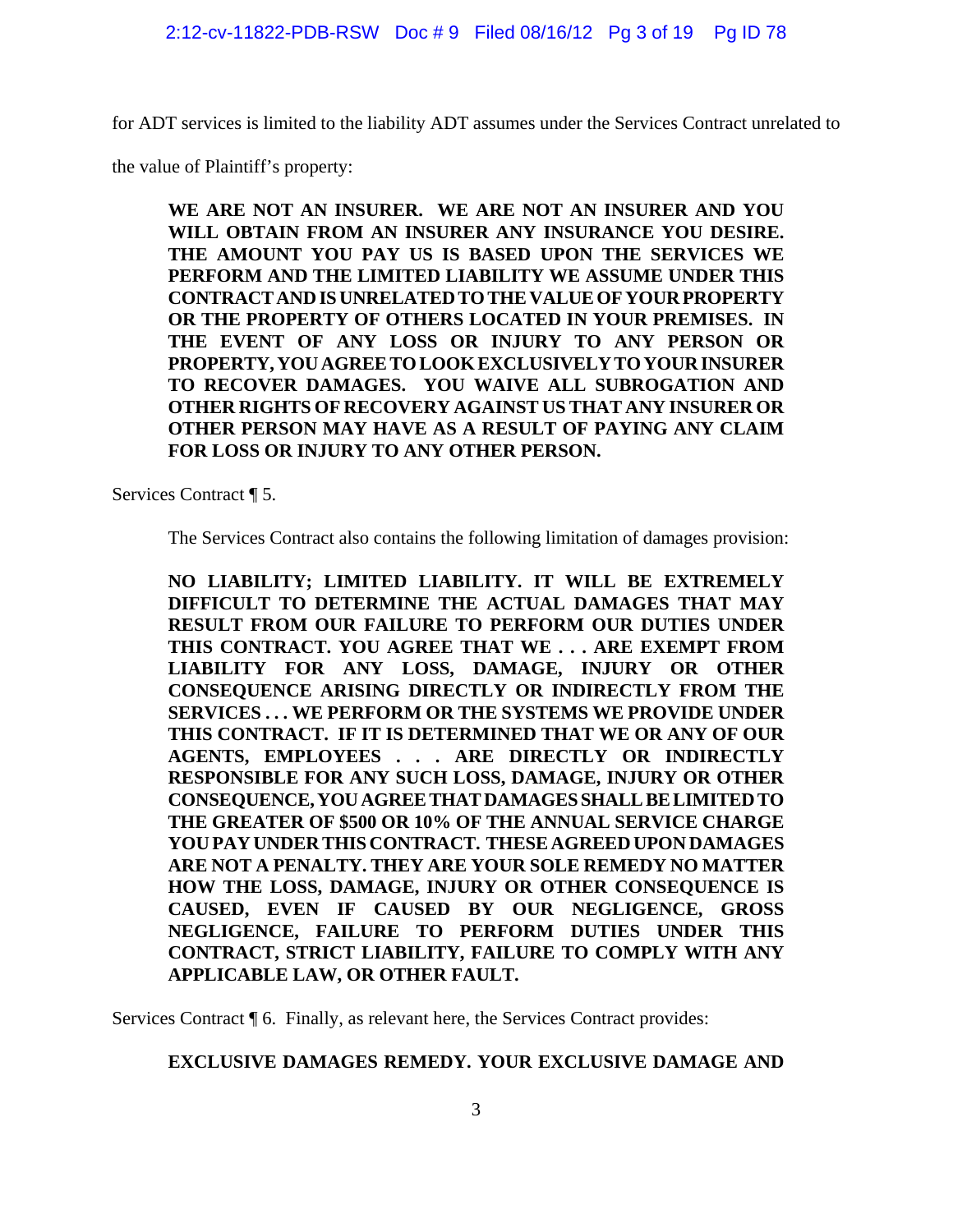## **LIABILITY REMEDIES ARE SET FORTH IN PARAGRAPH 6 ABOVE. WE ARE NOT LIABLE TO YOU OR ANY OTHER PERSON FOR ANY INCIDENTAL OR CONSEQUENTIAL DAMAGES.**

Services Contract ¶ 7.

Plaintiff claims that under the terms of the Services Contract, ADT agreed that in the event of a triggering of the electronic monitoring equipment installed at Plaintiff's home, ADT would physically send an employee to the residence to verify that a break-in had occurred and would immediately notify law enforcement of the occurrence. (Compl. ¶ 3.) Plaintiff claims that on October 27, 2011, the alarm at his residence was triggered and that he received a phone call from an ADT Dispatcher telling him that his alarm had been activated and that the police would be dispatched. (Compl. ¶ 6; Pl.'s Resp. 4.) Plaintiff asserts that following the representation made to him on the phone by the ADT Dispatcher that the police would be called, another ADT employee, who had been sent to the residence to verify the break-in , "falsely" informed the ADT Dispatcher that the break-in could not be verified and thus the police were never summoned to the residence and Plaintiff was robbed. (Compl. ¶ 9; Pl.'s Resp. 4-5.) Plaintiff asserts that "either the ADT investigator was mentally impaired, or, more likely, ADT was in bed with the burglars!" (Compl. ¶ 21; Pl.'s Resp. 5.) Plaintiff alleges that ADT was negligent in hiring an "alarm responder" who had been knowingly involved in burglaries and/or breaking and entering, or who "had [a] suspect background[]." (Compl. ¶ 14-15.)

ADT does not dispute these allegations for purposes of the motion, but claims that Plaintiff is limited by the terms of the Services Contract to recovering damages of \$500 for the alleged breach. ADT also argues that Plaintiff's "negligent employment" and "fraud and racketeering" claims fail as a matter of law. For the reasons the follow, the Court GRANTS ADT's motion to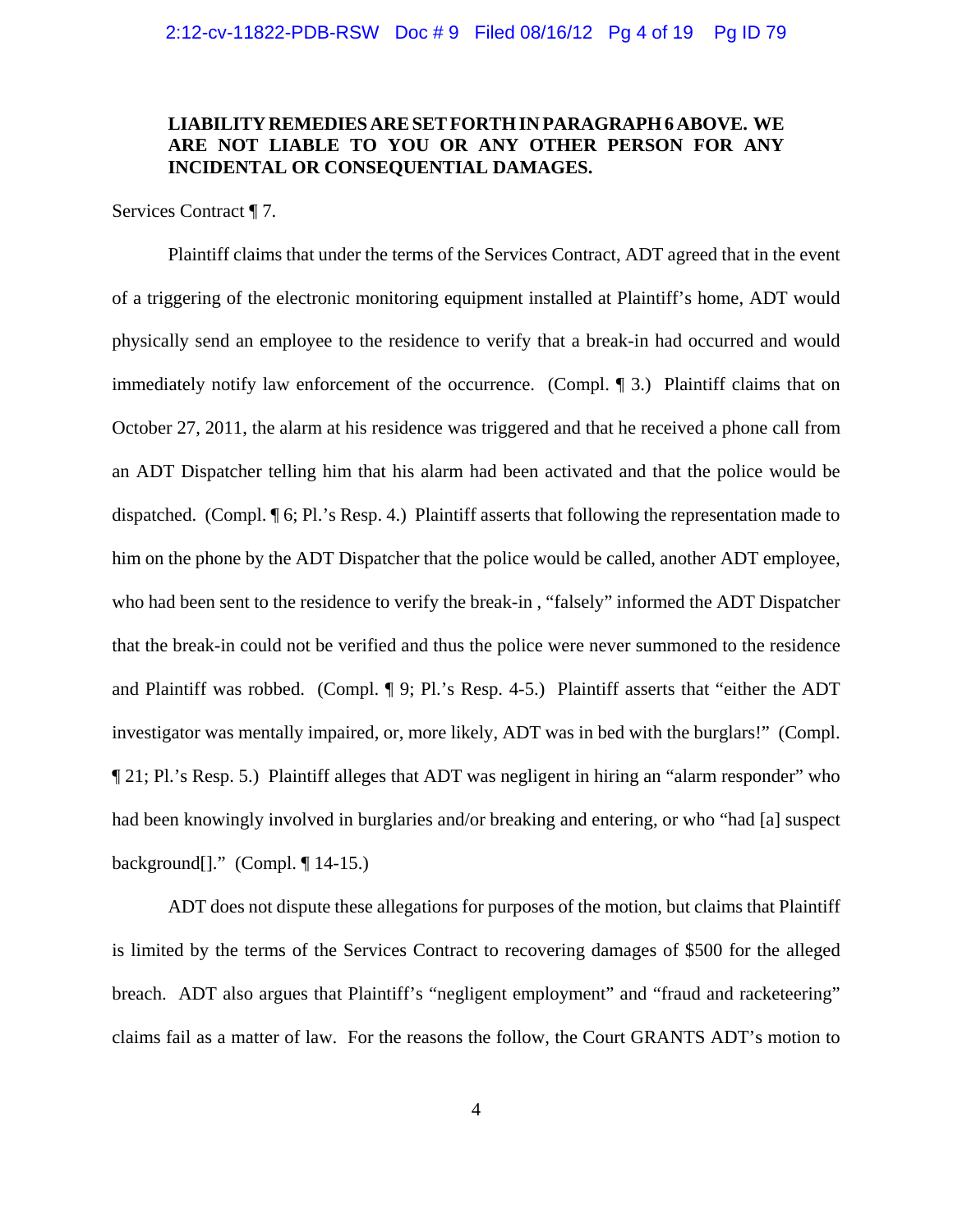#### 2:12-cv-11822-PDB-RSW Doc # 9 Filed 08/16/12 Pg 5 of 19 Pg ID 80

dismiss the negligent employment and fraud/racketeering claims (Counts II and III) and limits Plaintiff's recoverable damages under his breach of contract claim (Count I) to \$500, as specified in the Services Contract.

#### **II. STANDARD OF REVIEW**

### **A. Federal Rule of Civil Procedure 12(b)(6)**

Federal Rule of Civil Procedure 12(b)(6) provides for the dismissal of a case where the complaint fails to state a claim upon which relief can be granted. When reviewing a motion to dismiss under Rule 12(b)(6), a court must "construe the complaint in the light most favorable to the plaintiff, accept its allegations as true, and draw all reasonable inferences in favor of the plaintiff." *DirectTV, Inc. v. Treesh*, 487 F.3d 471, 476 (6th Cir. 2007). But the court "need not accept as true legal conclusions or unwarranted factual inferences." *Id*. (quoting *Gregory v. Shelby County*, 220 F.3d 433, 446 (6th Cir. 2000)). "[L]egal conclusions masquerading as factual allegations will not suffice." *Eidson v. State of Term. Dep't of Children's Servs.*, 510 F.3d 631, 634 (6th Cir. 2007).

In *Bell Atlantic Corp. v. Twombly*, 550 U.S. 544 (2007), the Supreme Court explained that "a plaintiff's obligation to provide the 'grounds' of his 'entitle[ment] to relief' requires more than labels and conclusions, and a formulaic recitation of the elements of a cause of action will not do. Factual allegations must be enough to raise a right to relief above the speculative level...." *Id*. at 555 (internal citations omitted). Dismissal is appropriate if the plaintiff has failed to offer sufficient factual allegations that make the asserted claim plausible on its face. *Id.* at 570. The Supreme Court clarified the concept of "plausibilty" in *Ashcroft v. Iqbal*, 129 S.Ct. 1937 (2009):

To survive a motion to dismiss, a complaint must contain sufficient factual matter, accepted as true, to "state a claim to relief that is plausible on its face." [*Bell Atlantic Corp. v. Twombly*, 550 U.S. 544, 556, 570 (2007)]. A claim has facial plausibility when the plaintiff pleads factual content that allows the court to draw the reasonable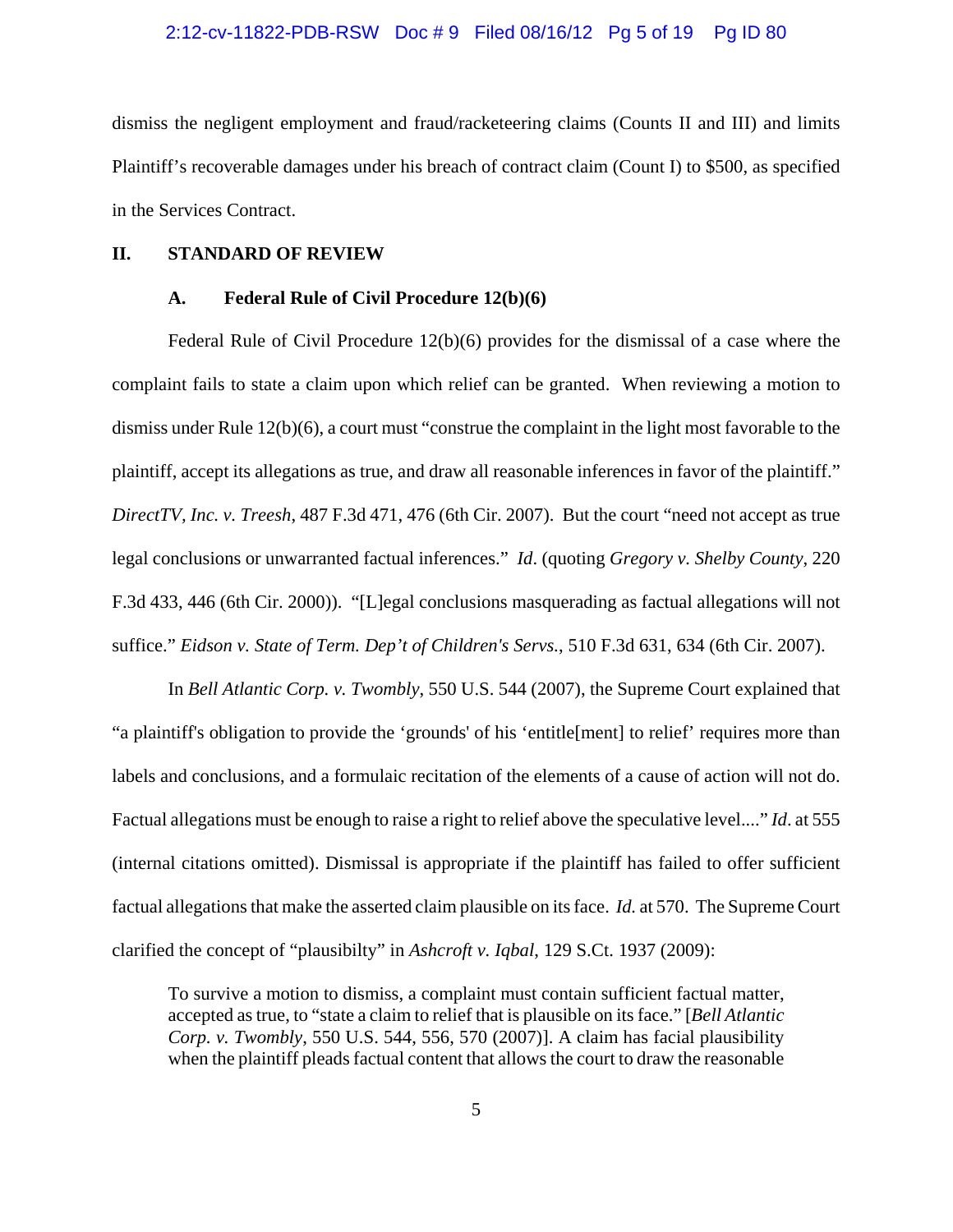inference that the defendant is liable for the misconduct alleged. *Id*. at 556. The plausibility standard is not akin to a "probability requirement," but it asks for more than a sheer possibility that a defendant has acted unlawfully. *Ibid*. Where a complaint pleads facts that are "merely consistent with" a defendant's liability, it "stops short of the line between possibility and plausibility of 'entitlement to relief.'" Id., at 557 (brackets omitted).

*Id.* at 1948-50. A plaintiff's factual allegations, while "assumed to be true, must do more than create speculation or suspicion of a legally cognizable cause of action; they must show *entitlement* to relief." *LULAC v. Bredesen*, 500 F.3d 523, 527 (6th Cir. 2007) (emphasis in original) (citing *Twombly*, 127 S.Ct. at 1965). Thus, "[t]o state a valid claim, a complaint must contain either direct or inferential allegations respecting all the material elements to sustain recovery under some viable legal theory." *Bredesen*, 500 F.3d at 527 (citing *Twombly*, 127 S.Ct. at 1969).

In ruling on a motion to dismiss, the Court may consider the complaint as well as (1) documents that are referenced in the plaintiff's complaint or that are central to plaintiff's claims (2) matters of which a court may take judicial notice (3) documents that are a matter of public record and (4) letters that constitute decisions of a government agency. *Tellabs, Inc. v. Makor Issues & Rights, Ltd*., 551 U.S. 2499, 2509 (2007).*See also Greenberg v. Life Ins. Co. Of Virginia*, 177 F.3d 507, 514 (6th Cir. 1999) (finding that documents attached to a motion to dismiss that are referred to in the complaint and central to the claim are deemed to form a part of the pleadings). Where the claims rely on the existence of a written agreement, and plaintiff fails to attach the written instrument, "the defendant may introduce the pertinent exhibit," which is then considered part of the pleadings. *QQC, Inc. v. Hewlett-Packard Co*., 258 F. Supp. 2d 718, 721 (E.D. Mich. 2003). "Otherwise, a plaintiff with a legally deficient claims could survive a motion to dismiss simply by failing to attach a dispositive document." *Weiner v. Klais & Co., Inc*., 108 F.3d 86, 89 (6th Cir. 1997).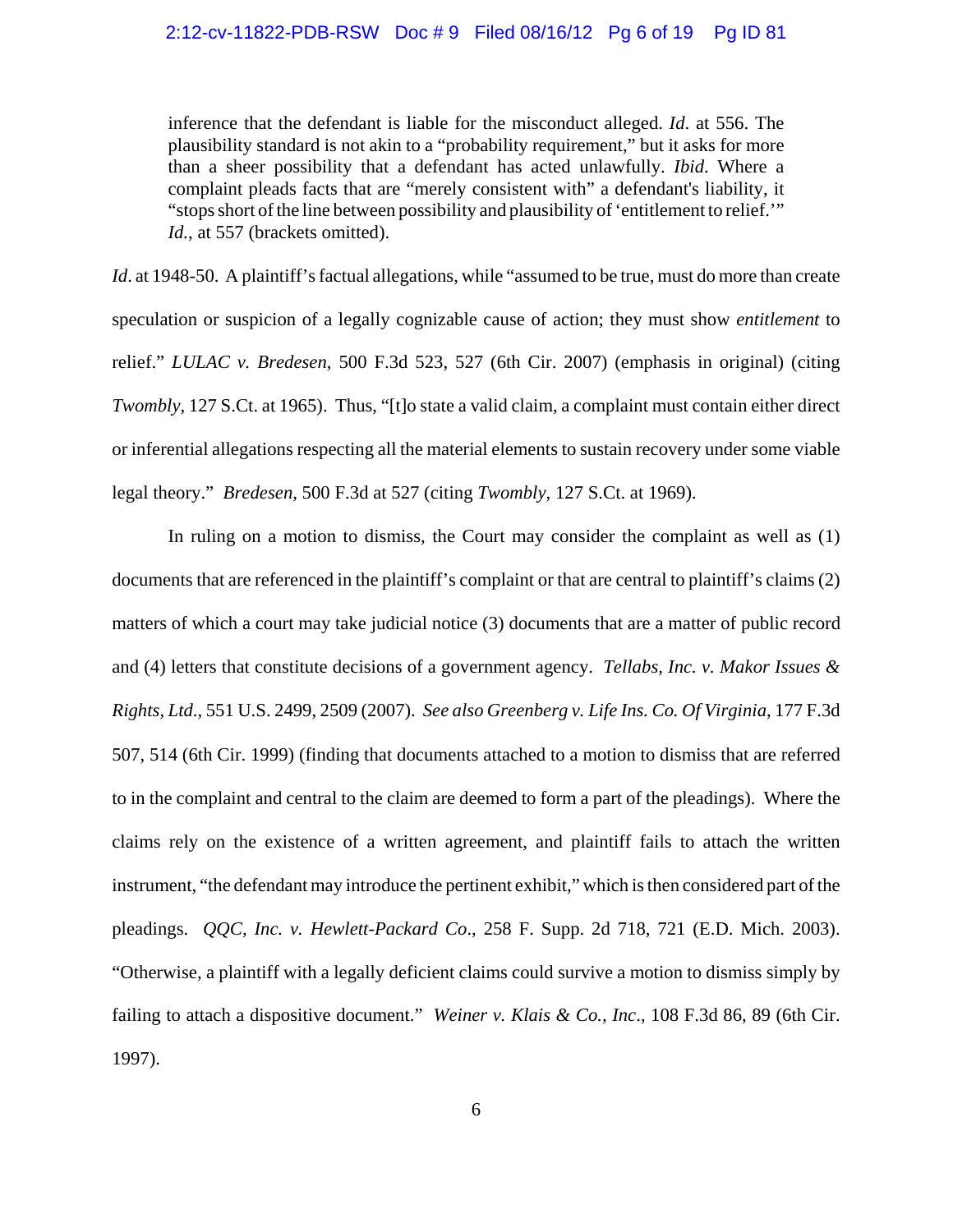#### **B. Federal Rule of Civil Procedure 9(b)**

Federal Rule of Civil Procedure 9(b) requires that "[i]n all averments of fraud or mistake, the circumstances constituting fraud or mistake shall be stated with particularity." The Sixth Circuit has interpreted Rule 9(b) to require that a plaintiff allege "'the time, place and content of the alleged misrepresentations on which he or she relied; the fraudulent scheme; the fraudulent intent of the defendants; and the injury resulting from the fraud.'" *Sanderson v. HCA-The Healthcare Co*., 447 F.3d 873, 877 (6th Cir. 2006) (quoting *Yuhasz v. Brush Wellman, Inc.*., 341 F.3d 559, 563 (6th Cir. 2003)).

When deciding a motion to dismiss under Rule 9(b) for failure to plead fraud with particularity, a court must also consider the policy favoring simplicity in pleading, codified in the "short and plain statement of the claim" requirement of Federal Rule of Civil Procedure 8. "'Rule 9(b)'s particularity requirement does not mute the general principles set out in Rule 8; rather, the two rules must be read in harmony.'" *Sanderson*, 447 F.3d at 876 (quoting *Michaels Bldg. Co. v. Ameritrust Co., N.A.*, 848 F.2d 674, 679 (6th Cir.1988)). "'On the other hand, a district court need not accept claims that consist of no more than mere assertions and unsupported or unsupportable conclusions.'" *Id*. (quoting *Kottmyer v. Maas*, 436 F.3d 684, 688 (6th Cir. 2006)).

### **III. ANALYSIS**

#### **A. Breach of Contract - Count I**

ADT does not move to dismiss Plaintiff's Breach of Contract claim but rather seeks to limit Plaintiff's damages under this Count to \$500, the amount specified in the Services Contract. The Services Contract provides in pertinent part as follows:

If it is determined that we . . . are directly or indirectly responsible for any such loss, damage, injury or other consequence, you agree that damages shall be limited to the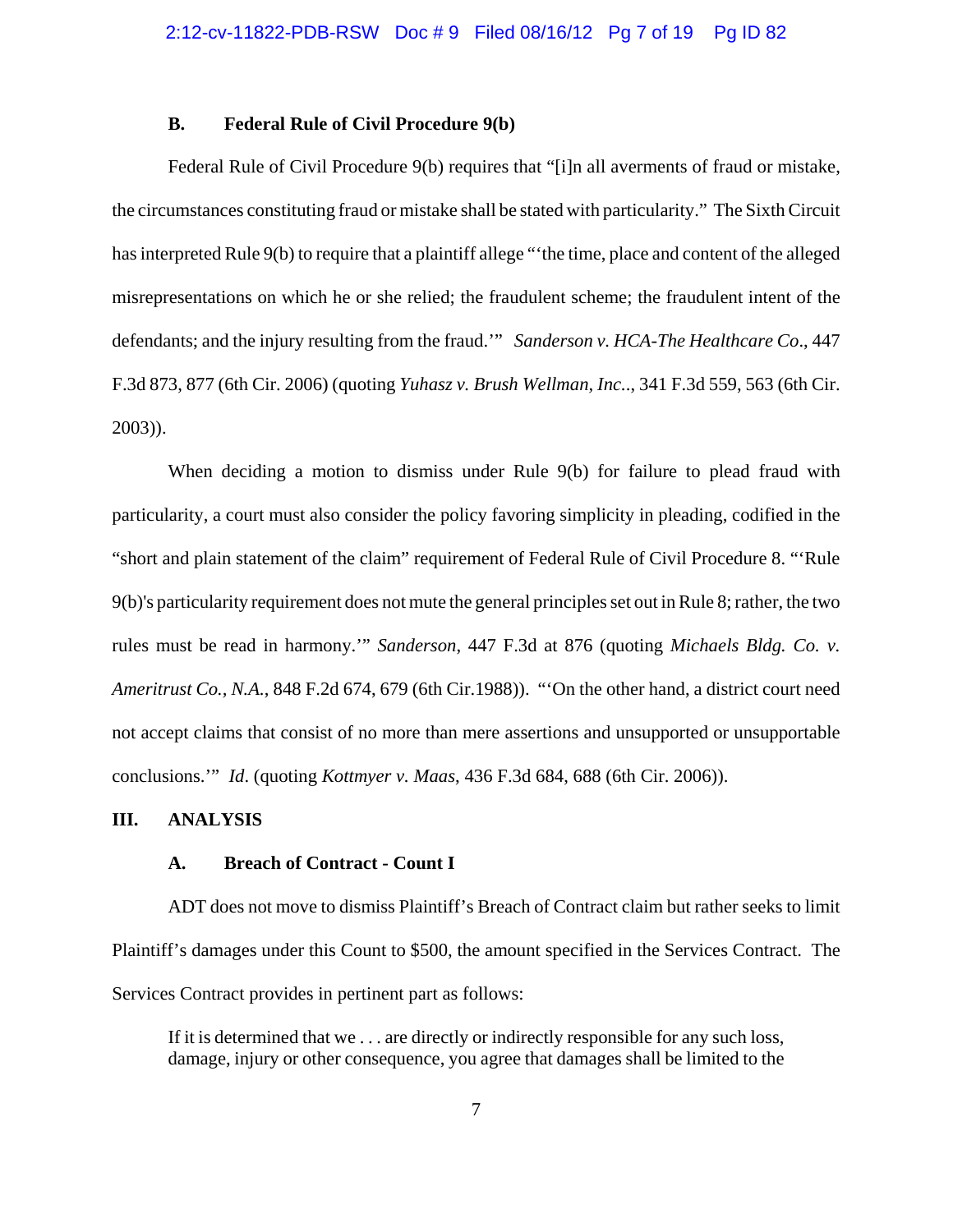greater of \$500.00 or 10% of the annual service charge you pay under this contract. These agreed upon damages are not a penalty. They are your sole remedy no matter how the loss, damage, injury or other consequence is cause, even if caused by our negligence, gross negligence, failure to perform duties under this contract, strict liability, failure to comply with any applicable law, or other fault.

Def.'s Mot. Ex. A, Services Contract p. 4 ¶ 6.

Plaintiff asserts in his Affidavit filed in response to ADT's motion to dismiss that a question of facts exists with regard to the terms of his Services Contract with ADT because allegedly the contract he signed with ADT "contained only 4 pages," and he was "not aware that page 3 or 4 of his contract existed until after suit was filed in this case." (ECF No. 7, Pl.'s Resp. Ex. A, May 21, 2012 Affidavit of Fred Travis ¶¶ 2-4.) Plaintiff avers that he never saw the page of the Services Contract that contains the limitations of damages provisions. Plaintiff makes this assertion despite the fact that the pages that Plaintiff admits he saw and signed indicate that they are "1of 6," "2of 6," "5of 6," and "6of 6," respectively. Common sense and logic lead the Court to question why Plaintiff would have signed a document indicating that it consisted of six pages, only having read and understood four of the six.

But the Court need not rely on common sense or logic in rejecting Plaintiff's argument, as Michigan law precludes Plaintiff from making such an argument to avoid the terms and conditions of his Services Contract with ADT: "Where additional documents or terms are made part of a written contract by reference, the parties are bound by those additional terms even if they have never seen them. Failure of a party to obtain an explanation of contractual terms is ordinary negligence which estops the party from avoiding the contract on the ground the party was ignorant of its provisions." *Constr. Fasteners, Inc. v. Digital Equip. Co.*, No. 185679, 1996 WL 33348735, at \*2 (Mich. Ct. App. Oct. 22, 1996) (internal citation omitted). The Services Contract clearly states, on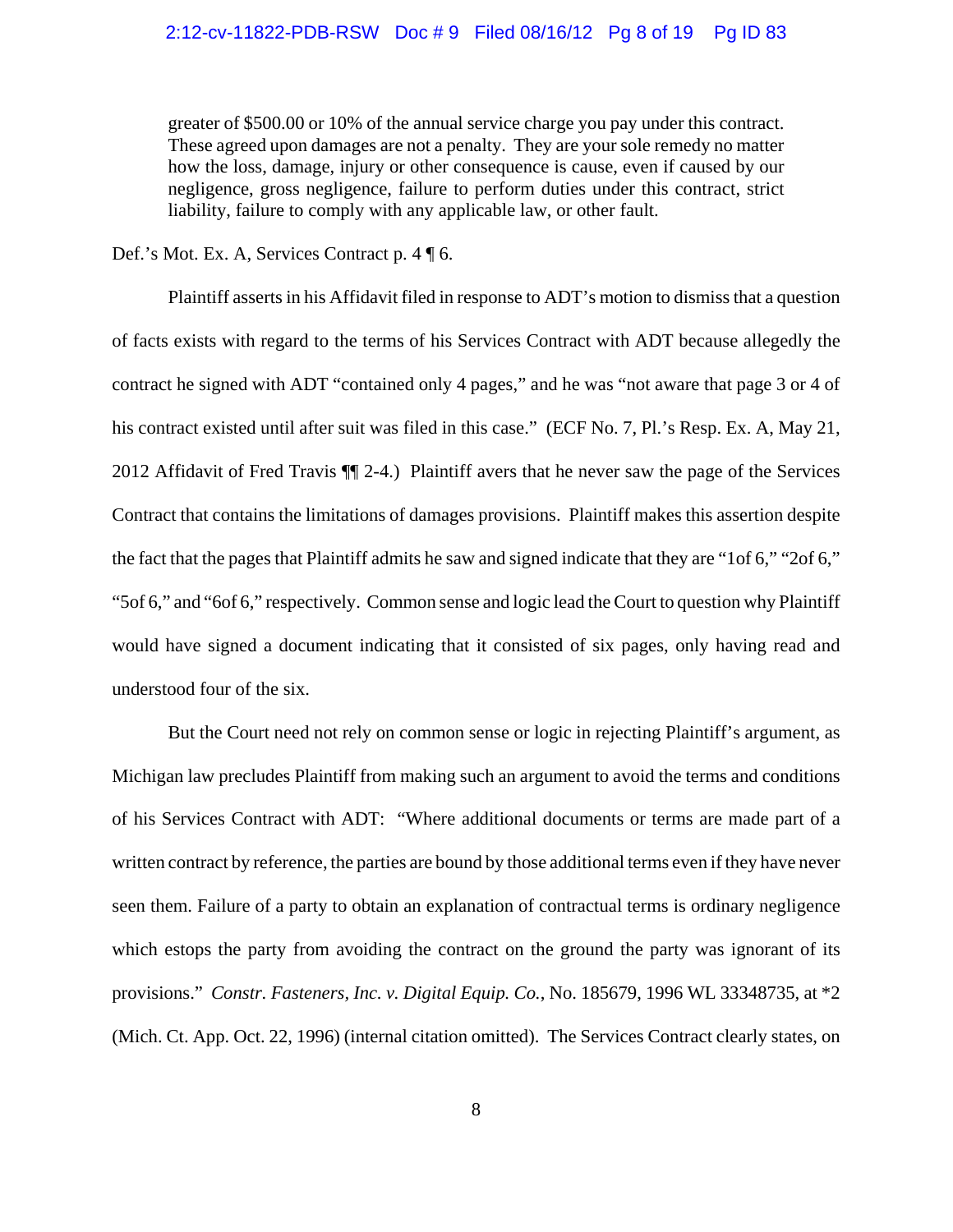#### 2:12-cv-11822-PDB-RSW Doc # 9 Filed 08/16/12 Pg 9 of 19 Pg ID 84

page "1of 6," which Plaintiff concedes he read and signed: "You acknowledge and admit that before signing you have read the front and back of this page in addition to the attached pages which contain important terms and conditions for this contract, including but not limited to paragraphs 5, 6, 7, 8, 9, 10 and 22." (Def.'s Mot. Ex. A, Services Contract 1.) Plaintiff cannot now claim, having read and signed page 1 with these important terms and limitations, that he is only bound by the terms of those paragraphs appearing on pages "5 of 6," and "6 of 6," i.e. paragraph 12 (partial) through 28. Plaintiff was on notice of any missing pages, paragraphs or other alleged omissions in the contract and "will not be heard to claim that those terms were not applicable." *Constr. Fasteners*, 1996 WL 33348735, at \*2. Accordingly, barring some other basis for unenforceability, Plaintiff is bound by terms of the limitations-of-damages provision (Paragraph 6 of the Services Contract).<sup>2</sup>

In his Complaint, Plaintiff appears to acknowledge the limitations-of-damages provision of his Services Contract with ADT, but claims that it constitutes a contract of adhesion. (Compl.  $\P$ 4-6.) In his Response to ADT's motion to dismiss, however, Plaintiff appears to have abandoned this claim in favor of his claim, discussed *supra*, that he never saw or agreed to the limitations-ofdamages provision of the ADT Services Contract. In any event, Plaintiff's contract of adhesion argument is unavailing, as recognized in several opinions of courts in this District that have upheld similar limitation-of-damages provisions in alarm service contracts. In *Spengler v. ADT Security*

<sup>&</sup>lt;sup>2</sup> Plaintiff also makes much of the fact that on some of the pages of the Services Contract, e.g. page 3 of 6, the ADT representative wrote the name "Fred Davis" instead of "Fred Travis." Importantly, Plaintiff's signature appears on page 1 of 6, which contains the misprint "Fred Davis," and Plaintiff does not claim that the other identifying information, i.e. his address and phone number, are incorrect. The misprint by the ADT representative, indicating Plaintiff's name as "Fred Davis" rather than "Fred Travis" is likely just inattention to detail and, in any event, is immaterial given Plaintiff's acknowledgment that he read and signed page 1 of 6, thereby expressly accepting the terms contained in paragraphs 5-10 of the Services Contract.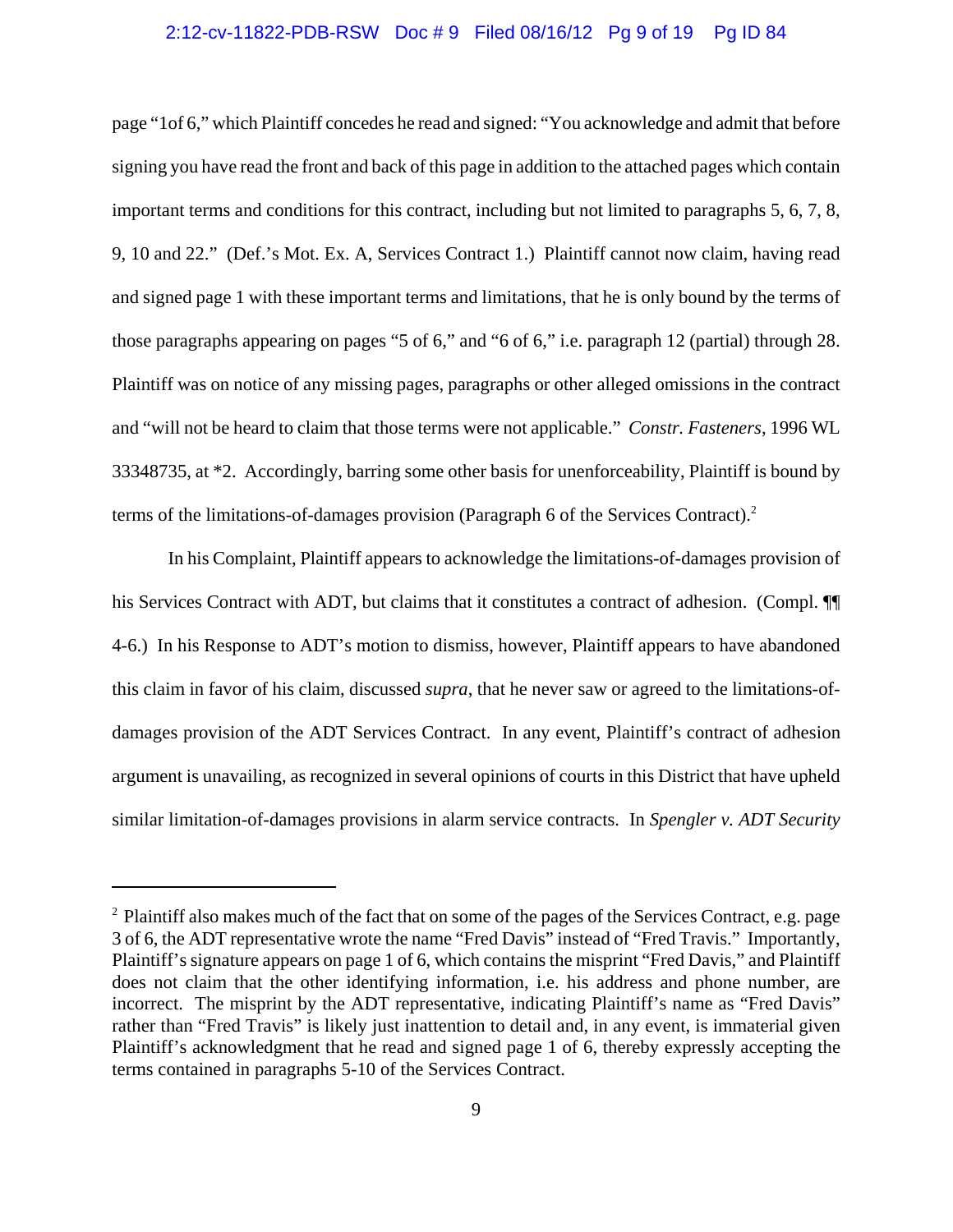#### 2:12-cv-11822-PDB-RSW Doc # 9 Filed 08/16/12 Pg 10 of 19 Pg ID 85

*Servs., Inc.*, No. 06-cv-10036, 2006 WL 3004088 (E.D. Mich. Oct. 20, 2006), *aff'd Spengler v. ADT Security Servs., Inc*., 505 F.3d 456 (6th Cir. 2007), Judge Cleland, interpreting a similar provision in another ADT contract, held that the limitation of damages provisions was enforceable and served to limit plaintiff's damages in a wrongful death action based on ADT's failure to respond to the appropriate address in a timely fashion, a delay that allegedly resulted in plaintiff's mother's death. In upholding the damages provision, Judge Cleland relied on Michigan case law interpreting a similar limitation of damages provision in the contract of a different Michigan alarm service provider:

Plaintiff's attempt at distinguishing the long line of cases Defendant cites in support of liability limitation for alarm service providers is not persuasive. . . . The cases supporting Defendant's position are indeed "legion," (Def.'s Br. at 29), and the court will not repeat the many citations Defendant presents in support of that proposition, ( *id*., at 29-30). In particular, the court relies on the following succinct analysis of the Michigan Court of Appeals:

Reasonableness is the primary consideration. The contract clause limiting defendant's liability to the aggregate of six monthly payments or \$250 is manifestly reasonable under the circumstances of this case. Defendant is not in the insurance business. Rather it provides an alarm service for a specific sum. That sum is not a premium for theft insurance. The contract in question made this clear. Under these circumstances a clause limiting defendant's liability in the event the alarm system did not work properly is not unconscionable.

*Spengler*, 2006 WL 3004088, at \*7 (quoting *St. Paul Fire & Marine Ins. Co. v. Guardian Alarm Co.*,

320 N.W .2d 244, 247 (Mich. Ct. App.1982)).*See also Ram Int'l Inc. v. ADT Sec. Servs., Inc.*, No.

11-10259, 2011 WL 5244936, at \*10 (E.D. Mich. Nov. 3, 2011) (dismissing plaintiff's negligence

and gross negligence claims based on ADT's alleged failure to adequately respond to an alarm,

following *Spengler* and finding no duty independent of the alarm services contract).

Accordingly, the Court GRANTS Defendant's motion to limit Plaintiff's claim for damages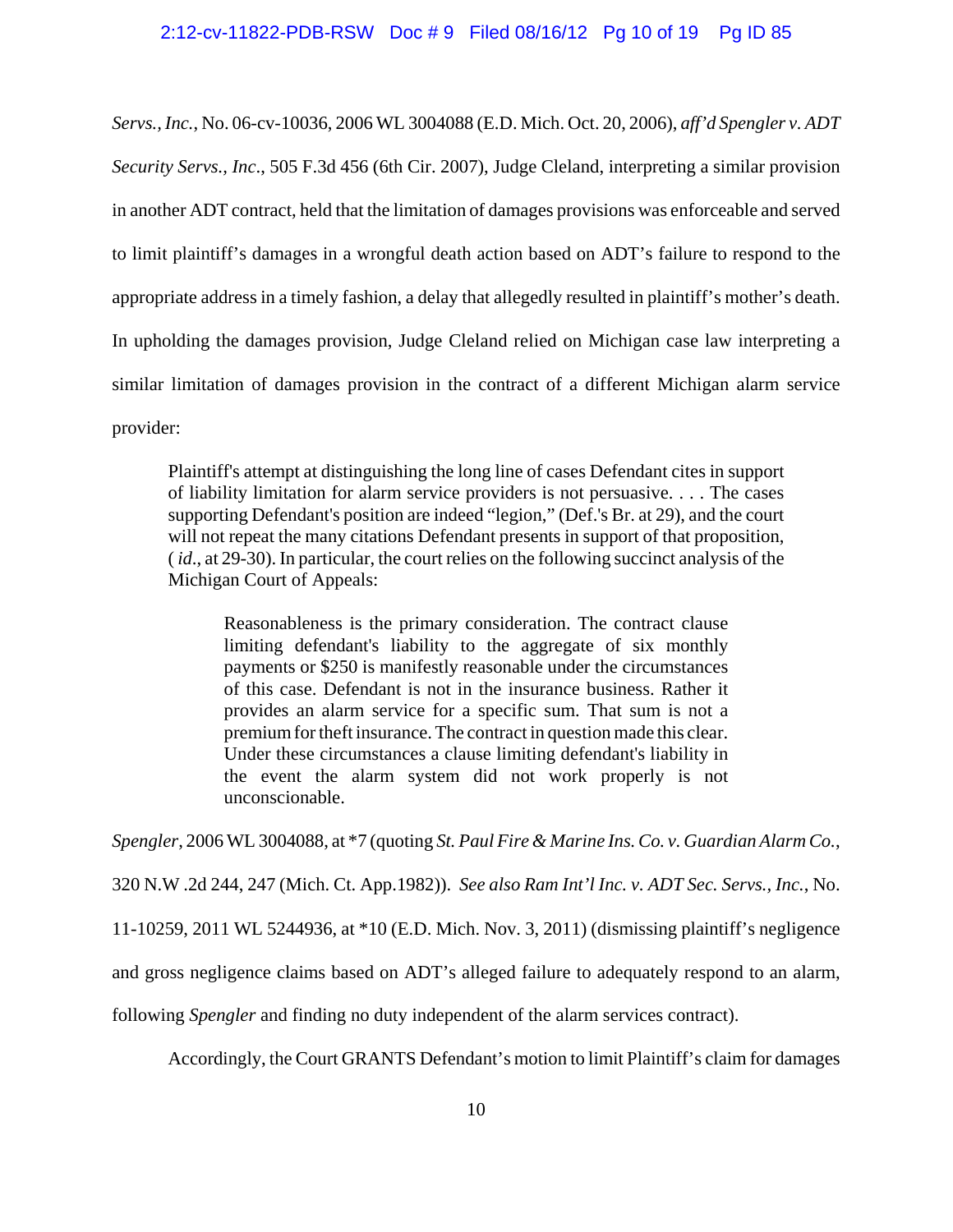for breach of the Services Contract to \$500.3

## **B.** Negligent Employment<sup>4</sup> - Count II

Plaintiff's "negligent employment" claim alleges that ADT is liable for breaching a duty to Plaintiff not to hire or employ alarm responders with criminal histories. (ECF No. 1, Compl. ¶¶ 13- 15.) Plaintiff alleges that as a result of the alleged breach of this duty, Plaintiff suffered "extensive actual loss of his lifelong savings and property and jewelry and appliances and automotive equipment, amounting to actual damages in excess of \$45,000." *Id*. ¶ 16.

Putting aside the pleading deficiencies that plague Plaintiff's "negligent employment" claim, the claim fails because Plaintiff fails to allege that he suffered physical harm. Courts in this district have held that Michigan law requires an allegation of physical injury to support a claim of negligent hiring/retention. *See Fremont Reorganizing Corp. v. Duke,* 811 F. Supp. 2d 1323, 1344 (E.D. Mich. 2011) (summarizing the "relevant governing law" holding that "'Michigan has never recognized a claim for negligent hiring by holding an employer liable for an employee's acts resulting in economic injury or for any kind of fraudulent acts'" ) (quoting *Vennittilli v. Primerica, Inc.*, 943 F. Supp. 793, 797 (E.D. Mich. 1996)); *Stacy v. H&R Block Tax Services, Inc.*, No 07-13327, 2011 WL 3566384, at \*2 (E.D. Mich. Aug. 12, 2011) (recognizing that "'Michigan has never recognized a claim for negligent hiring by holding an employer liable for an employee's acts resulting in economic injury'") (quoting *Vennittilli*, 943 F. Supp. at 797). In *Vennittilli*, on which Judges Lawson and O'Meara rely in *Fremont* and *Stacy*, Judge Gilmore elaborated:

 $3\,$  It is unclear whether ADT intends to stipulate to liability and pay Plaintiff damages in the amount of \$500 or whether ADT contests both liability and the recoverable amount damages. ADT will have to make its intention clear to the Court.

<sup>&</sup>lt;sup>4</sup> The Court interprets Plaintiff to be asserting a negligent hiring/negligent retention claim.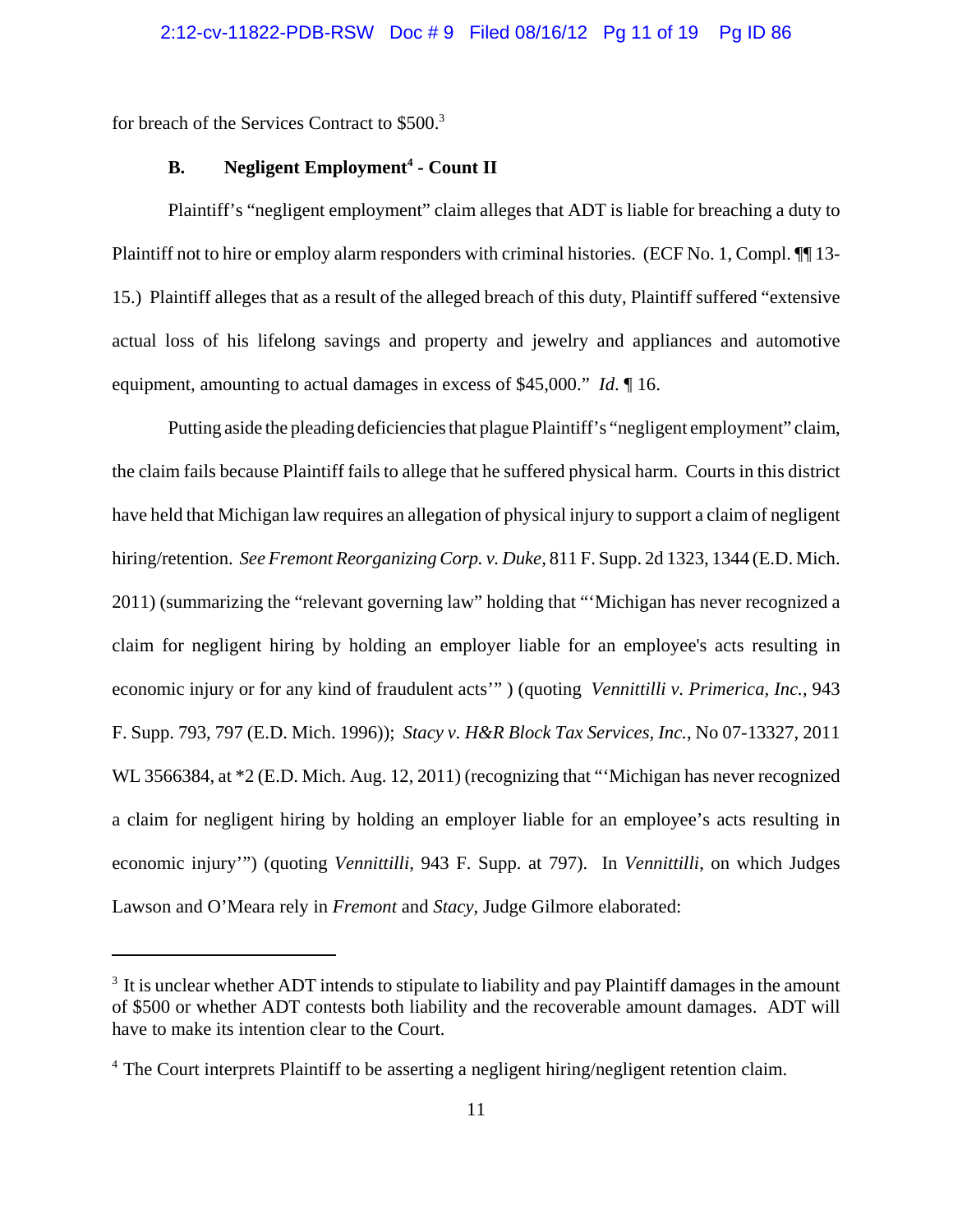## 2:12-cv-11822-PDB-RSW Doc # 9 Filed 08/16/12 Pg 12 of 19 Pg ID 87

While Michigan courts have recognized a cause of action for negligent hiring where an employee commits a foreseeable act of physical violence; *see Bradley v. Stevens*, 329 Mich. 556, 46 N.W.2d 382 (1951); Michigan has not extended the concept to include [fraud in the sales of securities]. Accordingly, this court declines to extend negligent hiring to include economic injuries.

943 F. Supp. at 797. Contrary to Plaintiff's assertion that "*Vennittilli* fails to cite any authority for its holding," Judge Gilmore's citation to *Bradley v. Stevens*, 329 Mich. 556 (1951), supports the conclusion that Michigan courts have limited liability for negligent hiring/retention to acts that result in physical injury. *Bradley* and its progeny address the issue of employer liability for the reasonably foreseeable acts of employees that result in physical injury to a third party. *See Mt. Clements v. Ford Motor Co*., 473 Mich. 373 (2005) (recognizing that "in those cases in which we have held that an employer can be held liable on the basis of its knowledge of an employee's propensities, the underlying conduct comprised the common-law tort of assault" and citing *Hersh v. Kentfield Builders, Inc.,* 385 Mich. 410, 412 (1971),and *Bradley*, 329 Mich. at 563). The touchstone of liability in the *Bradley*, *Hersh* line of cases is the foreseeability of an employee committing an act of physical injury or violence.

In *Dudley v. Thomas*, No. 08-14017, 2009 WL 1620413 (E. D. Mich. June 9, 2009), Judge Cohn applied this same rationale to a case involving a claim of negligent supervision: "The tort of negligent supervision applies to the liability of an employer for a threat of physical injury by an employee to a third person." 2009 WL 1620413, at \*3 (citing *Bruchas v. Preventive Care, Inc.*, 553 N.W.2d 440, 443 (Minn. Ct. App. 1996)). *Bruchas*, the case on which Judge Cohn relies in *Dudley*, involved a claim of negligent retention in a sex harassment case. Noting that the underlying premise of the Restatement of Torts § 317 (the foundation for the negligent hiring/retention claim) is the prevention of bodily harm, the court in *Bruchas* rejected a claim for negligent retention of the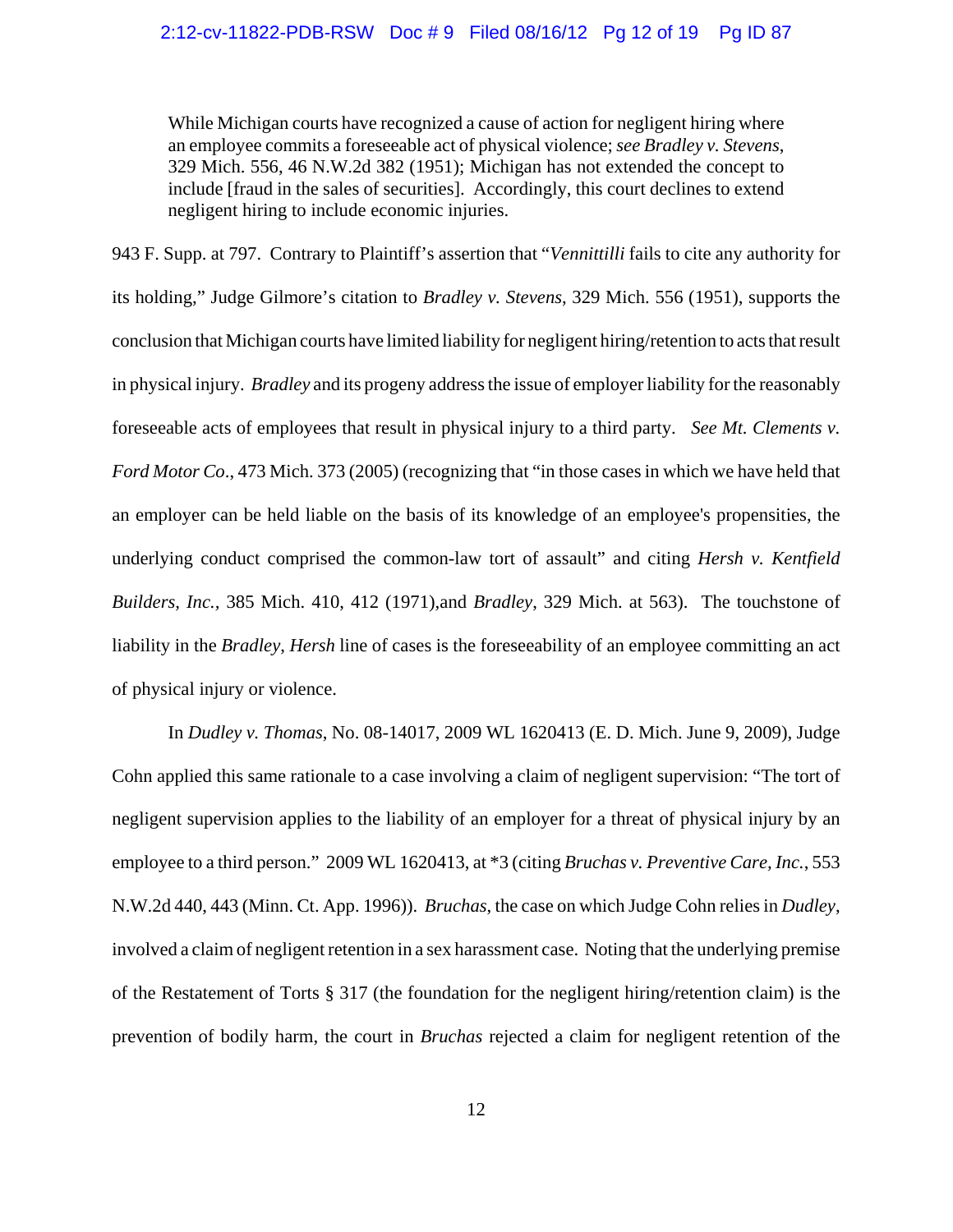#### 2:12-cv-11822-PDB-RSW Doc # 9 Filed 08/16/12 Pg 13 of 19 Pg ID 88

alleged harassing employee: "Because the record contains no evidence that appellant suffered from personal injury, her claims for negligent retention and negligent supervision fail as a matter of law." 553 N.W.2d at 443.

Plaintiff does not allege that any ADT employee caused, or threatened him with, physical injury. Nor does Plaintiff provide the Court with any authority that Michigan courts would recognize a claim for negligent hiring/retention that did not allege physical harm. Accordingly, the Court GRANTS Defendant's motion to dismiss Plaintiff's "Negligent Employment" claim. (Count II of Plaintiff's Complaint.) $<sup>5</sup>$ </sup>

#### **C. "Fraud & Racketeering" (Count III)**

The elements which must be proven to establish actionable fraud or misrepresentation in

Michigan are well established:

The general rule is that to constitute actionable fraud it must appear: (1) That defendant made a material representation; (2) that it was false; (3) that when he made it he knew that it was false, or made it recklessly, without any knowledge of its truth, and as a positive assertion; (4) that he made it with the intention that it should be acted upon by plaintiff; (5) that plaintiff acted in reliance upon it; and (6) that he thereby suffered injury. Each of these facts must be proved with a reasonable degree of certainty, and all of them must be found to exist; the absence of any one of them is fatal to a recovery. . . . The burden of proof rests with plaintiffs. Fraud will not be presumed but must be proven by clear, satisfactory and convincing evidence.

 $5\text{ T}$  To the extent that Plaintiff may be seeking to assert a different negligence-based claim, the law is clear that, absent the existence of some independent duty imposed by statute or law, Plaintiff is limited to a claim based upon the parties' contract: "The Sixth Circuit has further stated that "under Michigan law, in order for an action in tort to arise out of a breach of contract, the act must constitute (1) a breach of duty separate and distinct from the breach of contract and (2) active negligence or misfeasance ." *Spengler v. ADT Sec. Serv*., 505 F.3d 456, 457–58 (6th Cir. 2007) *aff'g* 2006 WL 3004088 (E.D. Mich. Oct.20, 2006) (Cleland, J.) (internal citations omitted). "In a case where there is no independent duty and a broken promise to perform the contract is the only violation, any liability must rest solely on breach of the contract. *Spengler*, 505 F.3d at 458." *Ram*, 2011 WL 5244936, at \*4.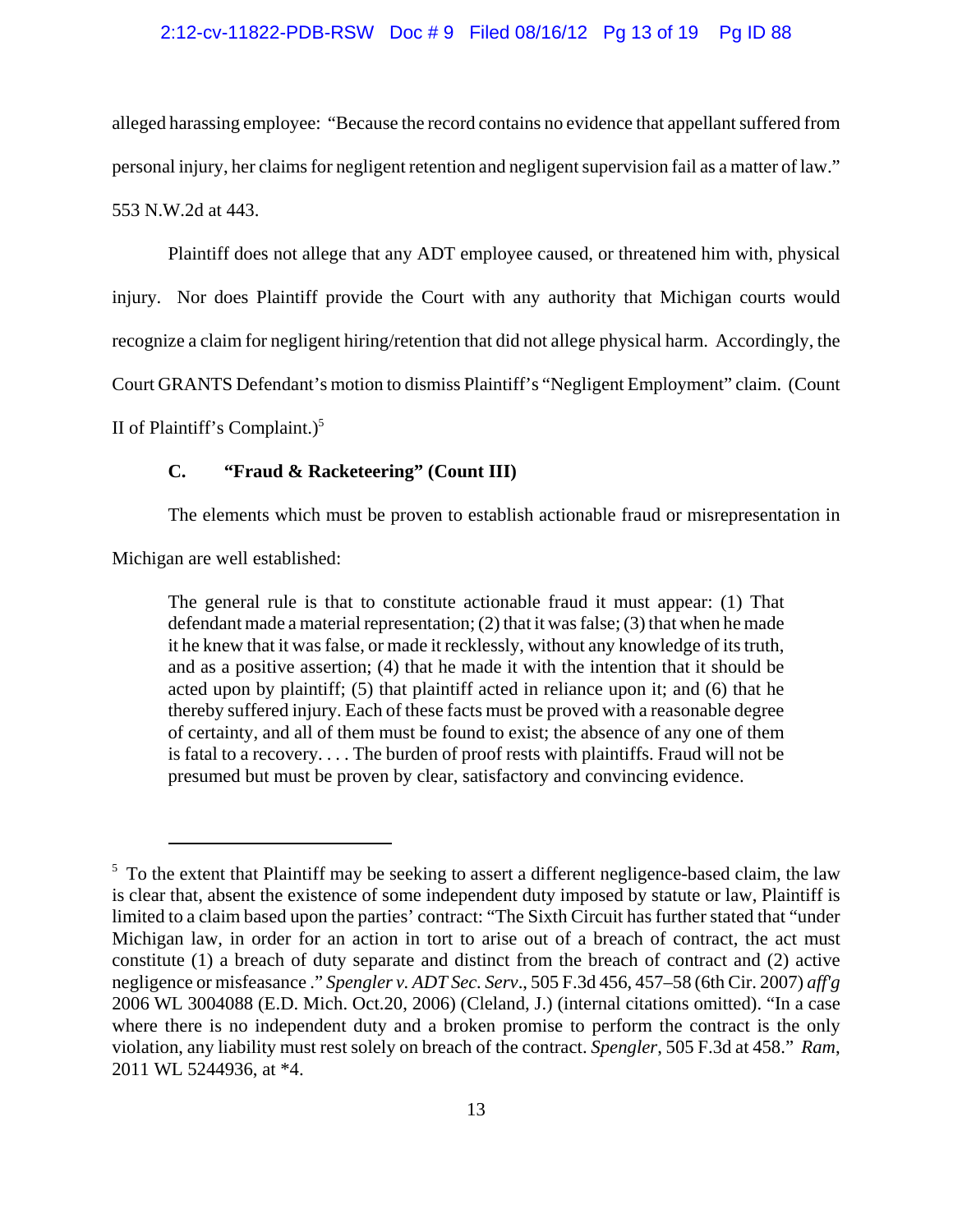#### 2:12-cv-11822-PDB-RSW Doc # 9 Filed 08/16/12 Pg 14 of 19 Pg ID 89

*Hi-Way Motor Co. v. Int'l Harvester Co*., 398 Mich. 330, 336 (1976) (internal quotation marks and citations omitted). In his response to ADT's motion, Plaintiff stipulates to dismiss his fraud claim to the extent that it is based on alleged representations made to him at the time he entered into the contract with ADT. (ECF No. 7, Pl.'s Resp. 4.)

Plaintiff states that he now predicates his fraud claim solely on the representation allegedly made to him on the day of the break-in by an unidentified ADT Dispatcher "who told him the alarm at his residence at his home was activated and the police would be immediately dispatched to his residence." (ECF No. 7, Pl.'s Resp. 4.) Plaintiff claims that he "relied on the ADT representative's [] assurance that the police would immediately be dispatched to the residence." *Id*. at 4. Plaintiff asserts that because of this alleged assurance, Plaintiff did not go to the house himself and suffered loss as a result. *Id*. at 4-5. These allegations do not state an actionable claim of fraud.

Fraud "must be predicated upon a statement relating to a past or and existing fact. Future promises are contractual and do not constitute fraud." *Hi-Way Motor*, 398 Mich. at 336. The ADT representative's alleged statement to Plaintiff that police "would be immediately" dispatched to his house relates to a promise to perform in the future, not to a past or existing fact. As this Court noted in *Bye v. Nationwide Mut. Ins. Co*., 733 F. Supp. 2d 805 (E.D. Mich. 2010):

Since fraud must relate to facts then existing or which have previously existed, the general rule is that fraud cannot be predicated upon statements promissory in their nature and relating to future actions, nor upon the mere failure to perform a promise, or an agreement to do something at a future time, or to make good subsequent conditions which have been assured. Nor, it is held, is such nonperformance alone even evidence of fraud. Reasons given for this rule are that a mere promise to perform an act in the future is not, in a legal sense, a representation, and a failure to perform it does not change its character. Moreover, a representation that something will be done in the future, or a promise to do it, from its nature cannot be true or false at the time it was made. The failure to make it good is merely a breach of contract, which must be enforced by an action on the contract, if at all. *Cook v. Little Caesar Enter., Inc*., 972 F. Supp. 400, 410 (E.D. Mich.1997). A statement that, at the time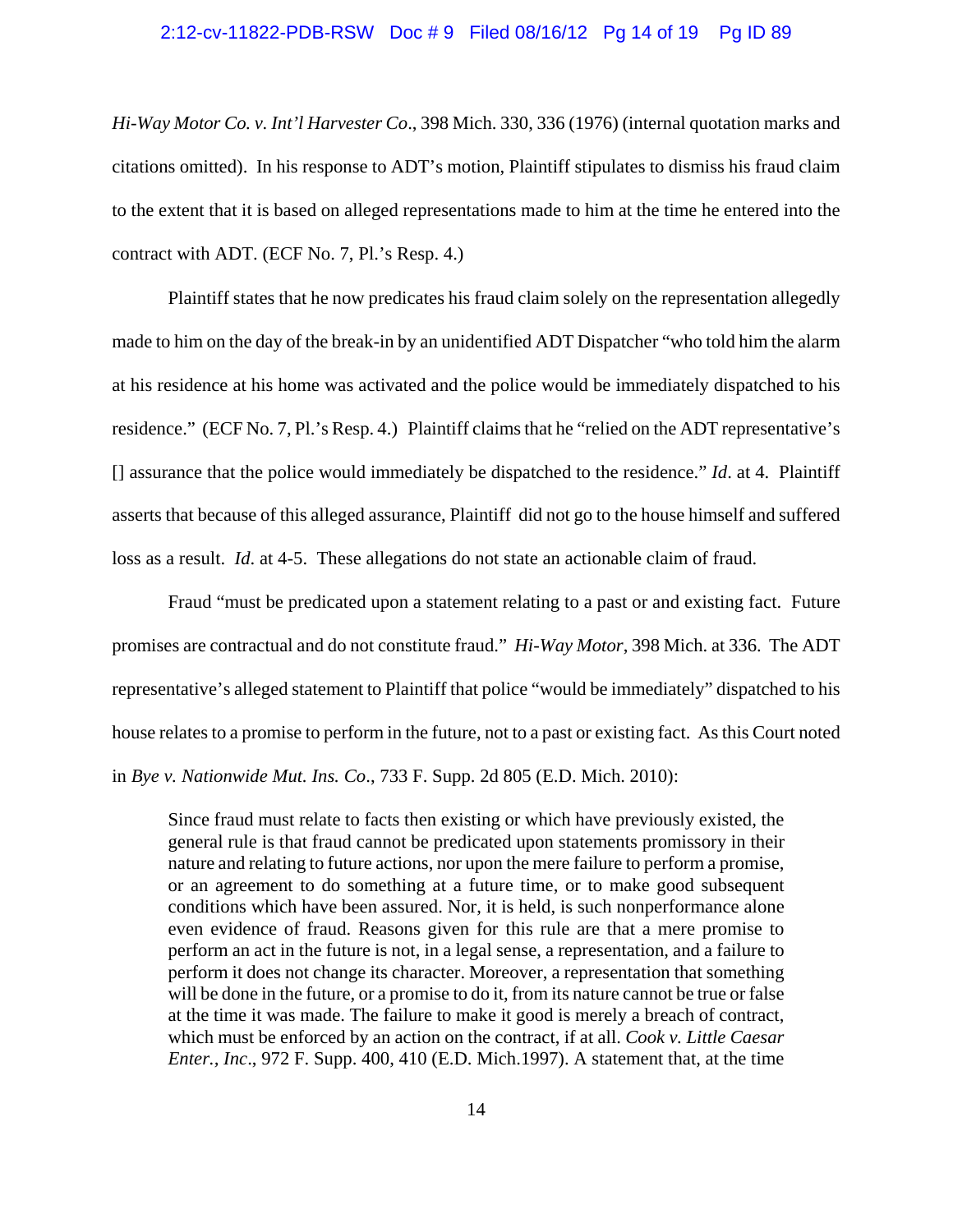#### 2:12-cv-11822-PDB-RSW Doc # 9 Filed 08/16/12 Pg 15 of 19 Pg ID 90

it is made, cannot be said "from its nature" to be true or false cannot be the basis for a claim in fraud.

733 F. Supp. 2d at 820.

Michigan courts have recognized exceptions to the rule that a claim of fraud must be based

on a statement of past or existing fact, as summarized by the Michigan Court of Appeals in *Trice*

*v. Oakland Development Ltd. Partnership*, No. 278392, 2008 WL 7488023 (Mich. Ct. App. Dec.

16, 2008):

An action for fraudulent misrepresentation must be predicated upon a statement of past or existing fact. *Marrero v. McDonnell Douglas Capital Corp*., 200 Mich. App. 438, 444, 505 N.W.2d 275 (1993). A promise of something to be done in the future is contractual in nature and is not a representation of existing fact that can support a claim of actionable fraud. *Id.; see also Foreman v. Foreman*, 266 Mich. App. 132, 143, 701 N.W.2d 167 (2005). However, there is a bad-faith exception to this rule; under this exception, "fraudulent misrepresentation may be based upon a promise made in bad faith without intention of performance." *Hi-Way Motor Co. v. Internat'l Harvester Co.*, 398 Mich. 330, 337-338, 247 N.W.2d 813 (1976). Under the bad faith exception, evidence of fraudulent intent must relate to conduct of the act "at the very time of making the representations, or almost immediately thereafter [.]" *Danto v. Charles C. Robbins, Inc.*, 250 Mich. 419, 425, 230 N.W. 188 (1930). There is also a "false token" exception to the general rule that broken promises of future conduct is not actionable fraud. *Hi-Way Motor Co, supra* at 339, 247 N.W.2d 813. "This exception pertains where, although no proof of the promisor's intent exists, the facts of the case compel the inference that the promise was but a device to perpetrate a fraud." *Id.* The false token exception has been interpreted to apply only where there is a fiduciary relationship. *Id.*

2008 WL 7488023, at \*15.

Plaintiff's claims do not fall within either exception. First, there is no allegation of a fiduciary relationship between Plaintiff and the ADT Dispatcher such that the "false token" exception would or could apply. Moreover, there is no allegation that the ADT Dispatcher, on whose representation the Plaintiff claims to have relied, who allegedly promised that the police would be called thus inviting Plaintiff's reliance, is the person whom Plaintiff alleges made the false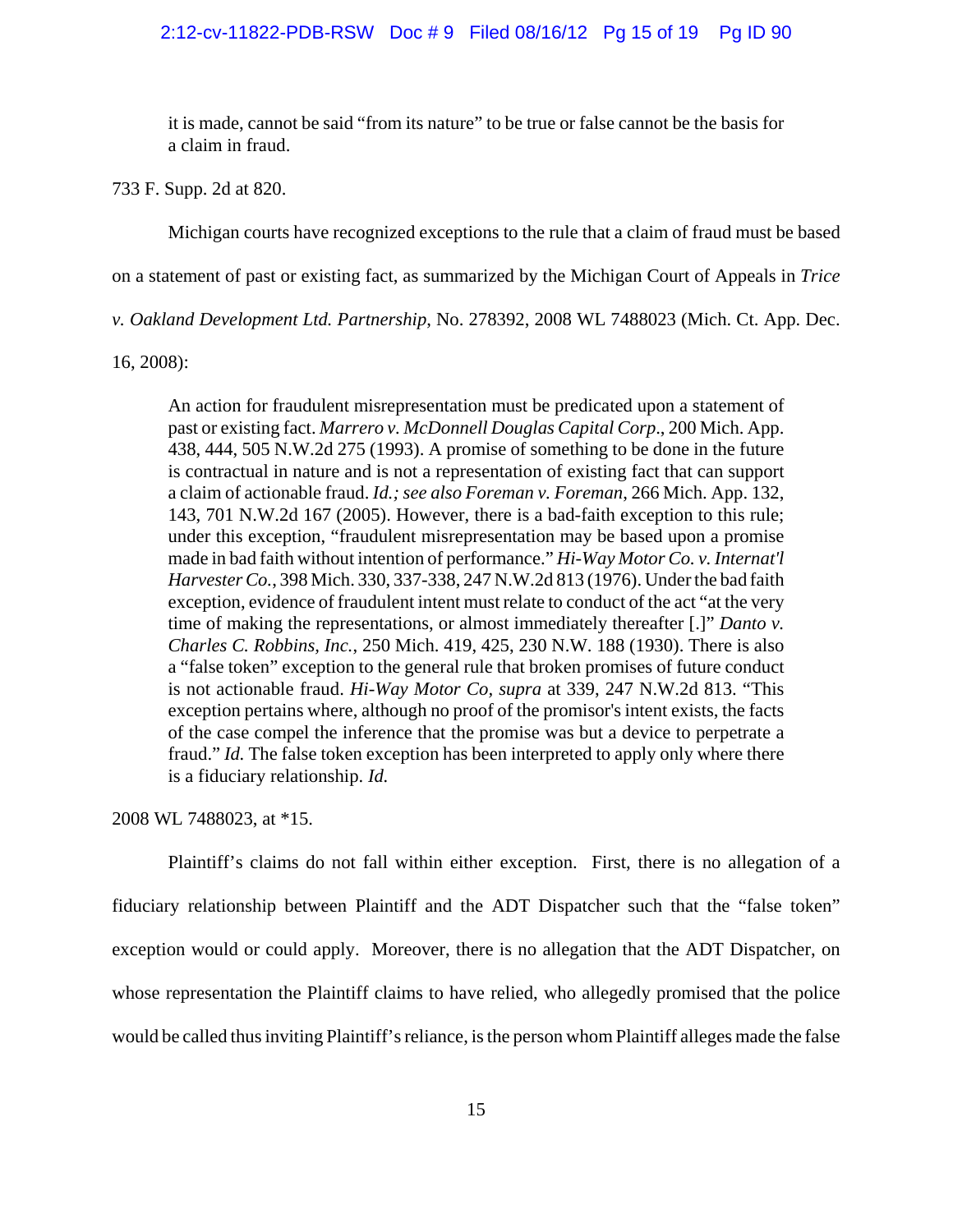## 2:12-cv-11822-PDB-RSW Doc # 9 Filed 08/16/12 Pg 16 of 19 Pg ID 91

and fraudulent statement. As Plaintiff explains in his response: "Defendant's agent/investigator, who arrived at Plaintiff's home, told the ADT dispatcher, falsely, that a break-in could not be verified. Moreover, despite the dispatcher's promise that the police would be called to the scene, the police were never called by ADT, as promised." (ECF No. 7, Pl.'s Resp. 2.) There is no allegation that the ADT Dispatcher, who made the allegedly actionable promise, knew, at the time he or she allegedly made the statement that the police would be called, that the representation was false or that she possessed at that moment or at any time thereafter a bad faith intention not to do as she promised. By Plaintiff's own description, the ADT Dispatcher was falsely informed by the ADT investigator that no break-in had occurred, resulting in the police not being called to Plaintiff's home. Plaintiff does not allege that the ADT investigator made any representations at all to the Plaintiff. There is no allegation that Plaintiff ever spoke to anyone other than the ADT Dispatcher.

Plaintiff's fraud claim also fails for the separate and independent reason that the claim fails to meet the pleading standards set forth in *Twombly* and *Iqbal* and fails to meet the heightened pleading standards required for pleading fraud under Fed. R. Civ. P. 9(b). In alleging fraud, Plaintiff must state "the time, place and content of the alleged misrepresentations on which he or she relied; the fraudulent scheme; the fraudulent intent of the defendants; and the injury resulting from the fraud." *Sanderson*, 447 F.3d at 877. "[A] district court need not accept claims that consist of no more than mere assertions and unsupported or unsupportable conclusions." *Id*.

Plaintiff's fraud claim is predicated on the following allegations:

That in complete disregard of ADT's promises and duties, defendant-Corporation's employee completely violated said promises by telling the police: the break-in was NOT verified. [fn1 Which means do NOT send police to the protected premises.] In complete disregard for the TRUTH; in violation of their duty; in concert with the criminals; to aide and abet the burglars by knowingly and falsely telling the police the burglary was NOT verified! During all this time the burglars had the run of the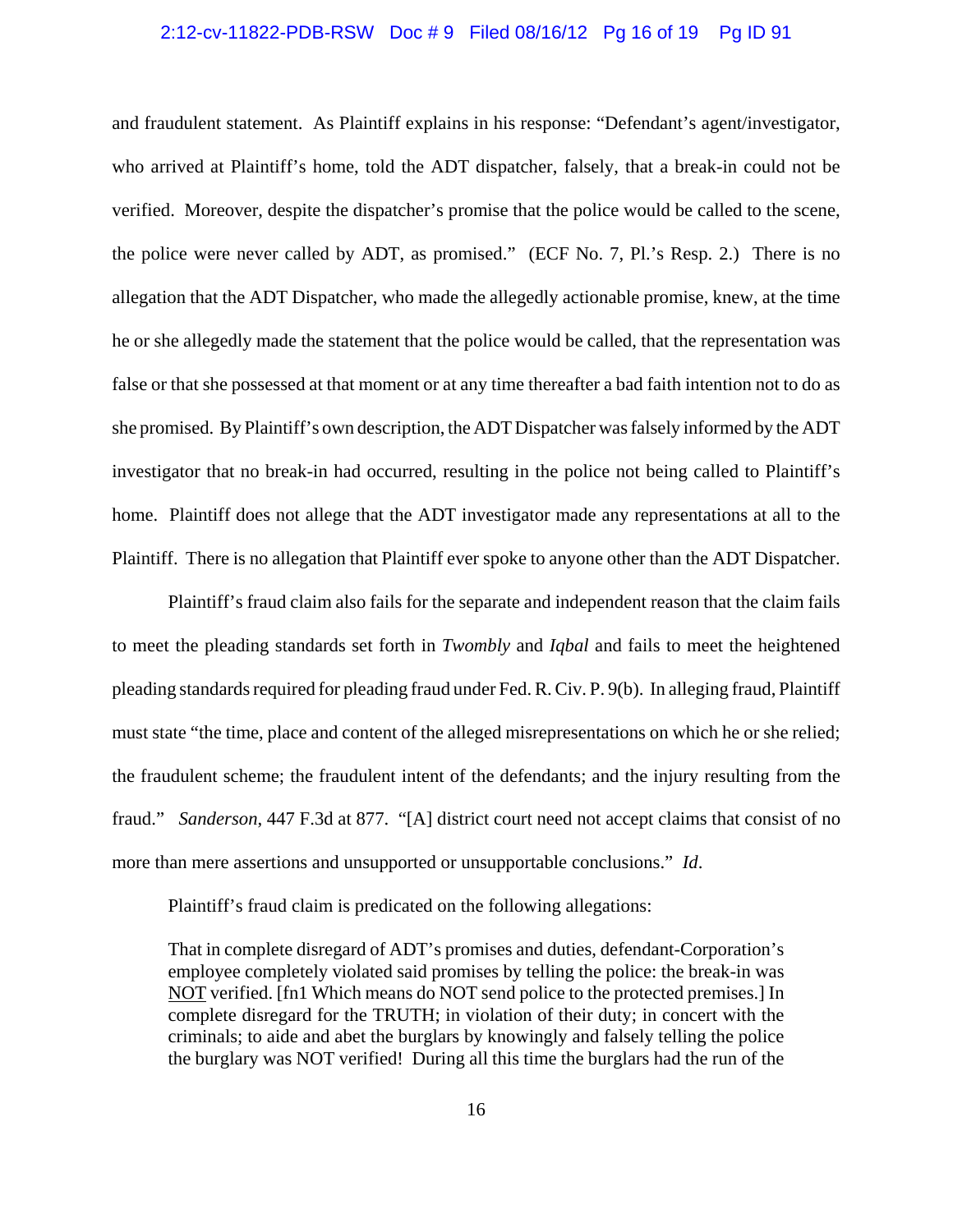"protected premises" and were carrying off Fred Travis' lifelong valuables. [fn 2 Confirmed by next door neighbor!]

That there is only one possible explanation as to why defendant-Corporations' employees would aide and abet the burglars by expressly telling the police they had not "VERIFIED" the break-in, when they had already promised Fred Travis that ADT would dispatch the police to the premises forthwith. That the Defendant-Corporation employees were part of the burglary ring and helped the criminals by falsely telling the police false information! ADT employees knew there was a burglary in progress, yet incredulously told the police that the burglary/break-in was NOT verified - a FALSEHOOD to aide and abet the criminals.

Compl. ¶¶ 20-21 (all emphasis in original).

The entirely speculative nature of Plaintiff's fraud claim is perhaps best captured by Plaintiff's assertion that "there is only one possible explanation" for ADT's failure to perform under the contract - the employees were part of the burglary ring. Plaintiff apparently arrived at his fraud claim by process of deduction and elimination. At the hearing on this matter, Plaintiff's counsel again offered two alternative explanations for the failure to verify the break-in – either the ADT investigator "had some disability that impaired his ability to see a break-in" or he was "in concert with the burglars." But the federal pleading rules require more than deduction and speculation to state a claim, and particularly to state a claim of fraud. It is not even clear from Plaintiff's allegations if he accuses one, two or more ADT employees of misrepresentation, let alone who the alleged individuals are or exactly what facts they misrepresented and by what form of communication. The only conversation Plaintiff admits to having had is with the ADT Dispatcher, who is not the same ADT employee who made the allegedly false representations. More disturbingly, although Plaintiff alleges that ADT has hired individuals with criminal backgrounds of which ADT should have known, Plaintiff has failed even to identify the individuals, let alone supply any factual matter regarding their alleged criminal backgrounds. Plaintiff's fraud claim fails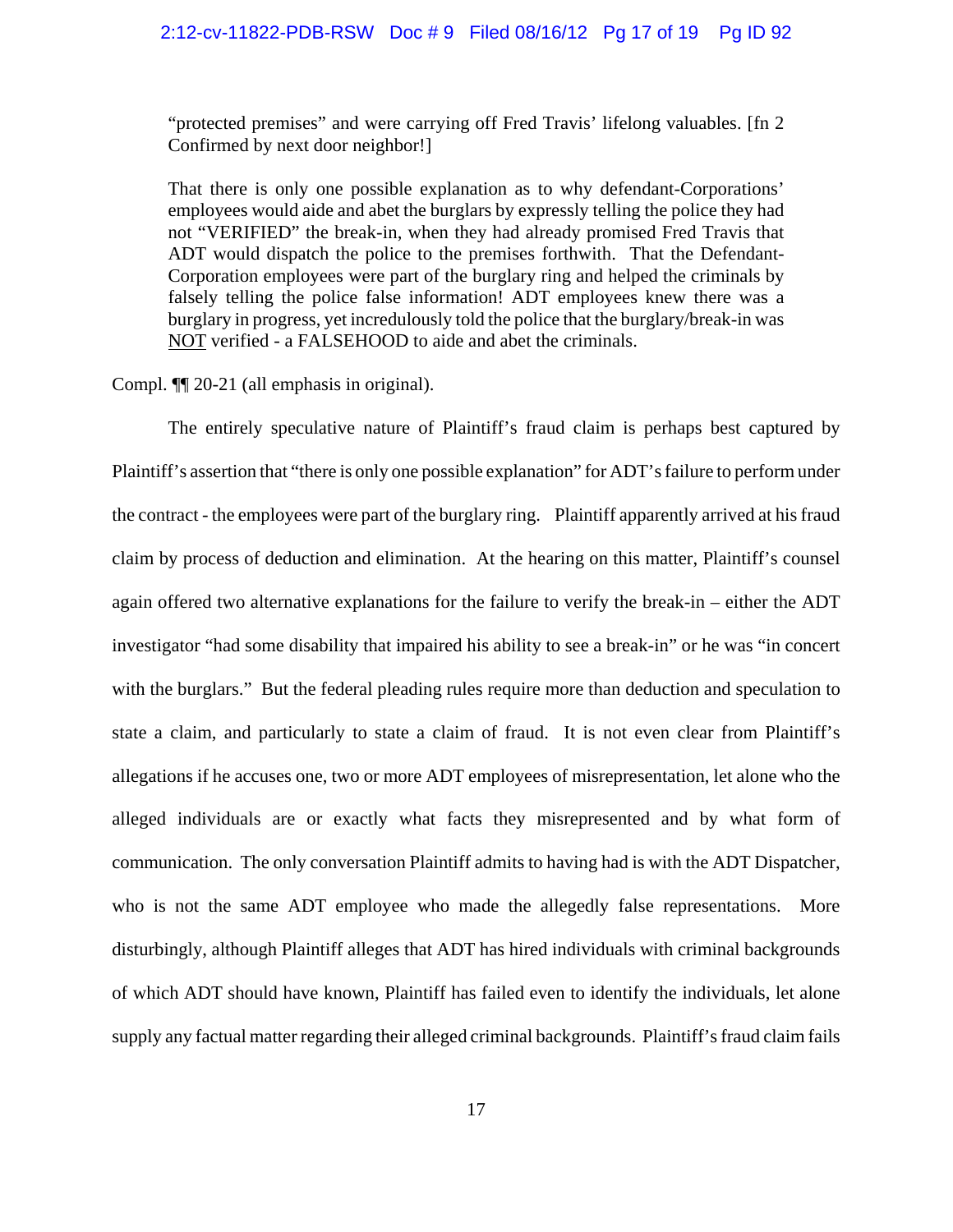#### 2:12-cv-11822-PDB-RSW Doc # 9 Filed 08/16/12 Pg 18 of 19 Pg ID 93

to state a claim under *Twombly* and *Iqbal*, and surely fails to meet the heightened pleading standards of Fed. R. Civ. P. 9(b).<sup>6</sup>

#### **IV. CONCLUSION**

For the foregoing reasons, the Court GRANTS Defendant's motion to dismiss Counts II and III of Plaintiff's Complaint and limits recoverable damages on Plaintiff's breach of contract claim (Count I) to a maximum of \$500.

IT IS SO ORDERED.

s/Paul D. Borman PAUL D. BORMAN UNITED STATES DISTRICT JUDGE

Dated: August 16, 2012

### CERTIFICATE OF SERVICE

Copies of this Order were served on the attorneys of record by electronic means or U.S. Mail on August 16, 2012.

> s/Denise Goodine Case Manager

<sup>6</sup> Plaintiff's "Racketeering" claim utterly fails to meet the minimum pleading standards required under *Twombly* and *Iqbal*. The Complaint fails even to identify under what "racketeering" law Plaintiff seeks relief. Indeed, in his response, Plaintiff fails to address or rebut ADT's argument that his racketeering claim should be dismissed, responding only to the argument that his fraud claim should be dismissed. Surely the Complaint does not allege a "pattern" of racketeering, involving as it does a single break-in at Plaintiff's residence. *HJ Inc. v. Northwestern Bell Telephone Co*., 492 U.S. 229, 237 (1989). Accordingly, the Court GRANTS the motion to dismiss any "racketeering" claim.